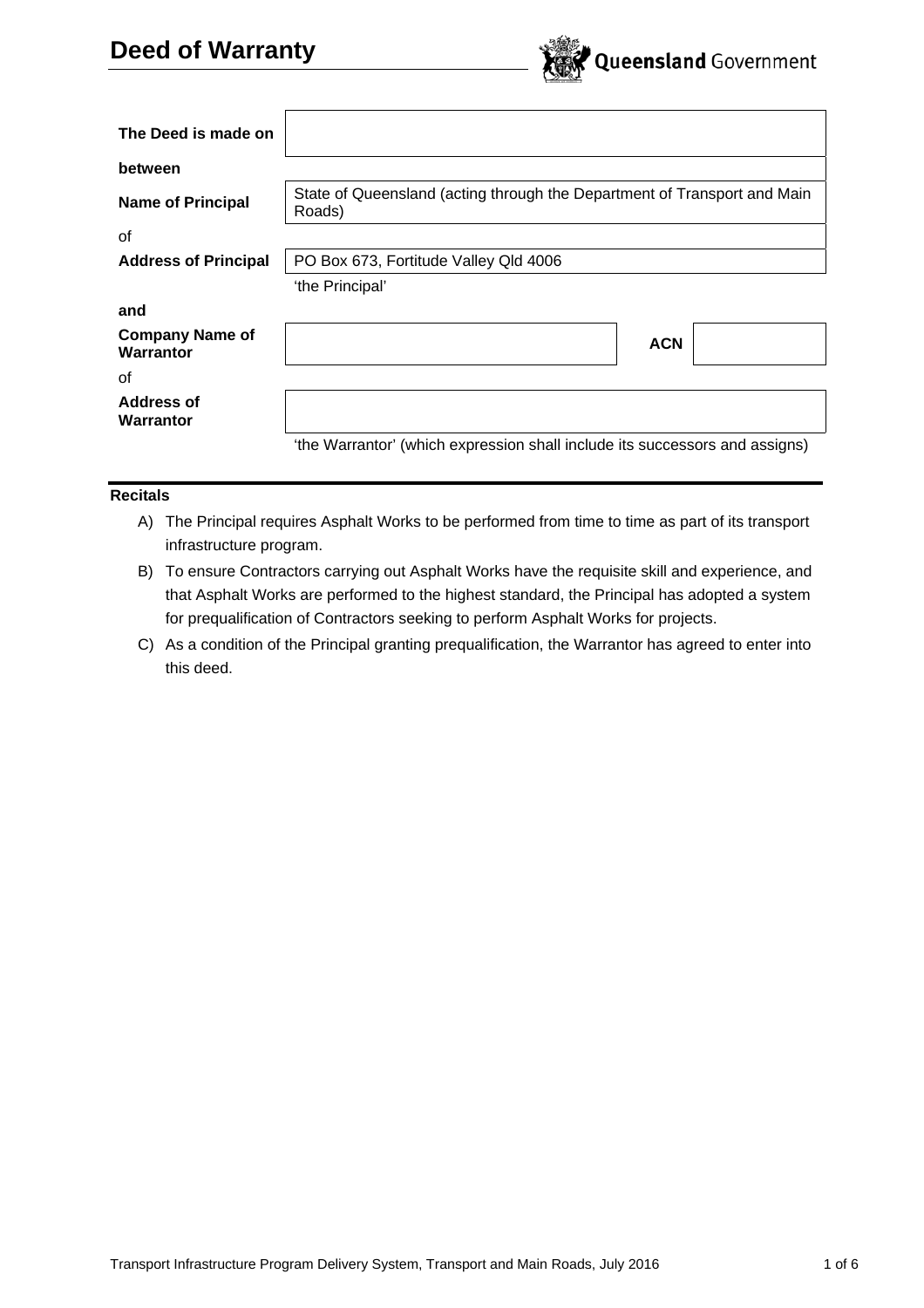

## **NOW THIS DEED WITNESSES that –**

- 1. The Warrantor warrants to the Principal that the Asphalt Works shall be in accordance with the quality or standard stipulated by the Specifications. The Warrantor's liability under this clause shall be proportionally reduced to the extent that an act or omission of the Principal Group contributed to the lower standard or quality of the Asphalt Works.
- 2. The Warrantor shall (unless otherwise agreed in writing between the parties) replace or make good (to the reasonable satisfaction of the Principal) at the expense of the Warrantor so much of the Asphalt Works carried out by the Warrantor that shall be found to be Defective, but only to the extent that the Defect is caused by the Warrantor.
- 3. If the Principal notifies the Warrantor that it considers there to be a Defect for which the Warrantor is liable, the Warrantor shall, within the timeframe stipulated by the Principal, comply with the Principal's instructions to carry out remedial works to correct the said Defect, whether or not any dispute or difference exists between the parties, including any dispute as to the existence of, or liability for, the said Defect. The Warrantor shall be entitled to recover from the Principal the additional costs reasonably incurred by the Warrantor to carry out such remedial works if it is subsequently determined that the Warrantor had not breached clause 1 of this warranty.
- 4. If the Warrantor is unable or unwilling to commence, proceed with and diligently complete the remedial works to the satisfaction of the Principal, the Principal may by itself, or by engaging third parties, carry out the remedial works. If such remedial works are works which the Warrantor was liable to do at its own cost and expense under this warranty or at law, all costs and expense properly incurred by the Principal in connection therewith shall be recoverable as a debt from the Warrantor by the Principal, or may be deducted by the Principal from any monies due or which may become due to the Warrantor under any contract with the Principal.
- 5. Subject to paragraph 6 of this deed, the Warrantor agrees to indemnify and hold harmless the Principal:
	- (i) against any losses arising out of any breach of the warranties, covenants or other conditions hereby given by the Warrantor however arising;
	- (ii) against any:
		- (a) loss of or damage to property of the Principal; or
		- (b) claims by any person against the Principal in respect of personal injury or death or loss of or damage to any property,

arising out of or as a consequence of the carrying out by the Warrantor (directly or indirectly) of the Asphalt Works.

- 6. The Warrantor's liability to indemnify the Principal under this deed shall be reduced proportionally to the extent that the act or omission of the Principal Group contributed to the loss, damage, death or injury.
- 7. For the purposes of this deed, the Warrantor is liable to the Principal for the acts and omissions of its Subcontractors and employees and agents of its Subcontractors as if they were acts or omissions of the Warrantor.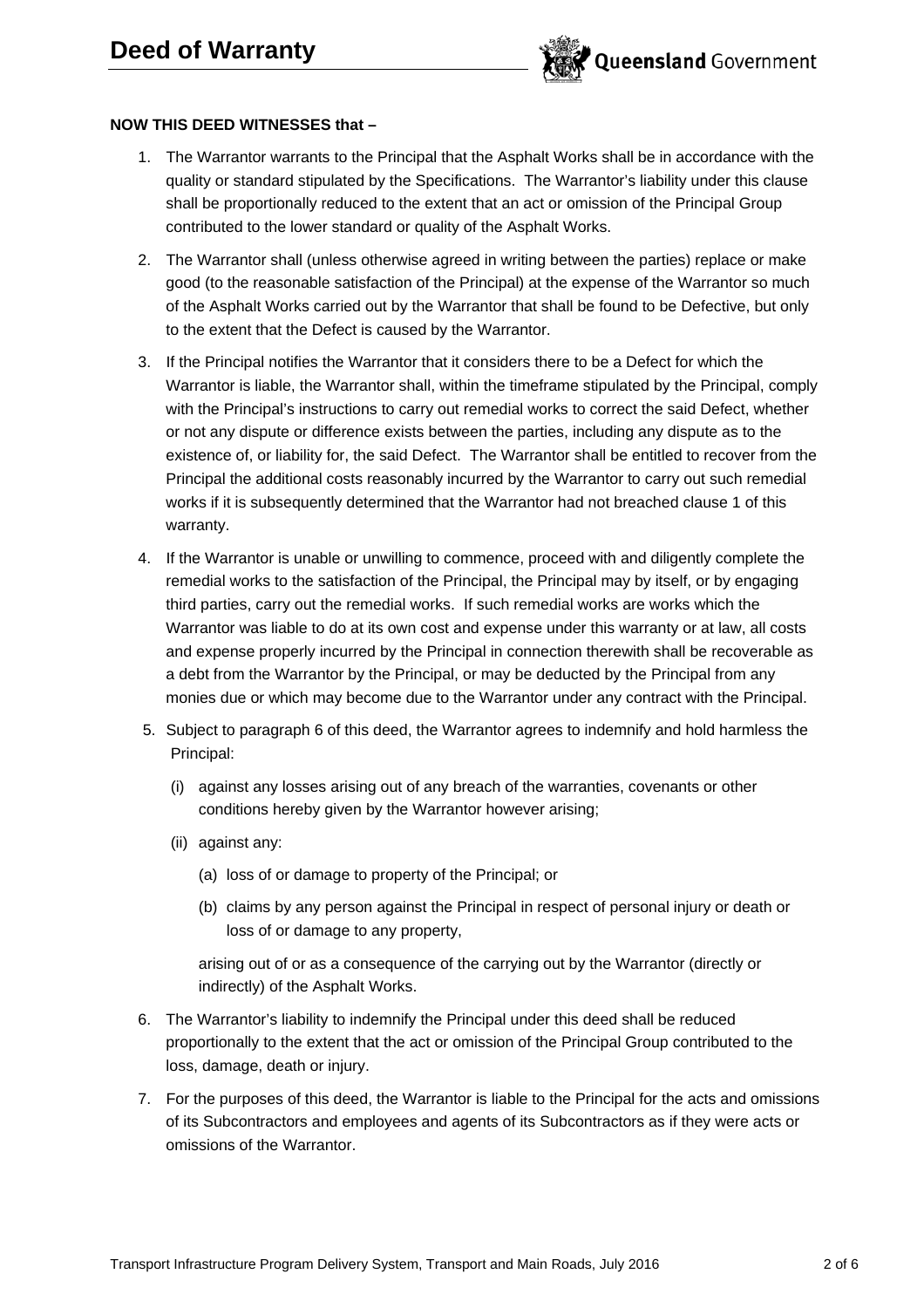

- 8. Except for any liability of the Warrantor under clause 5(ii) of this deed, the Warrantor shall not be liable to the Principal for any consequential loss which might be suffered by the Principal in connection with this deed.
- 9. This warranty shall be in addition to and shall not derogate from any warranty in any contract between the Warrantor and the Principal in respect of the Asphalt Works.
- 10. Dispute Resolution
	- (a) If a dispute or difference arises between the parties in relation to the liability of either party under this deed, including a dispute as to whether Asphalt Works are Defective ("**Dispute**"), a party must send to the other party a notice (headed "Notice of Dispute"), adequately identifying and providing details of the Dispute ("**Notice of Dispute**").
	- (b) Within 5 business days after the service of a Notice of Dispute, a representative from each of the Principal and Warrantor shall confer at least once to attempt to resolve the Dispute.
	- (c) If the representatives referred to in clause 10(b) of this deed fail to resolve the Dispute within 10 business days after the service of a Notice of Dispute, the General Manager (or equivalent) of the Warrantor and the Director (Pavements, Research and Innovation - or equivalent) of the Principal shall confer at least once to attempt to resolve the Dispute.
	- (d) If the Notice of Dispute is not withdrawn, or the Dispute is not resolved, within 10 business days of the first meeting referred to in clause 10(c) of this deed, or such longer time as agreed between the parties, then:
		- (i) subject to clause 10(d)(ii) of this deed, a party may refer the Dispute to litigation;
		- (ii) if the Dispute, or part of the Dispute, relates to whether Asphalt Works are Defective (including the cause of any such Defect, but only in a technical and not legal sense) (the "**Technical Issues**"), the Dispute must first be referred to an independent expert and dealt with as follows:
			- A. in the absence of agreement by the parties as to the independent expert, the independent expert will be appointed on the application of any party by the President of the Institute of Arbitrators & Mediators Australia (Qld), taking into account the subject matter of the Technical Issues;
			- B. the independent expert:
				- 1. must make a determination or finding as soon as practicable and in any event within 20 business days of the Dispute being referred to the independent expert, or such longer period as may be agreed between the parties;
				- 2. shall determine the Technical Issues only and shall do so as an expert (and not as an arbitrator) in accordance with the Rules;
				- 3. may, but is under no obligation to, engage third parties to provide technical assistance to the expert;
				- 4. shall adopt procedures suitable to the circumstances of the particular case, avoiding unnecessary delay and expense, so as to provide an expeditious cost-effective and fair means of determining the Technical Issues;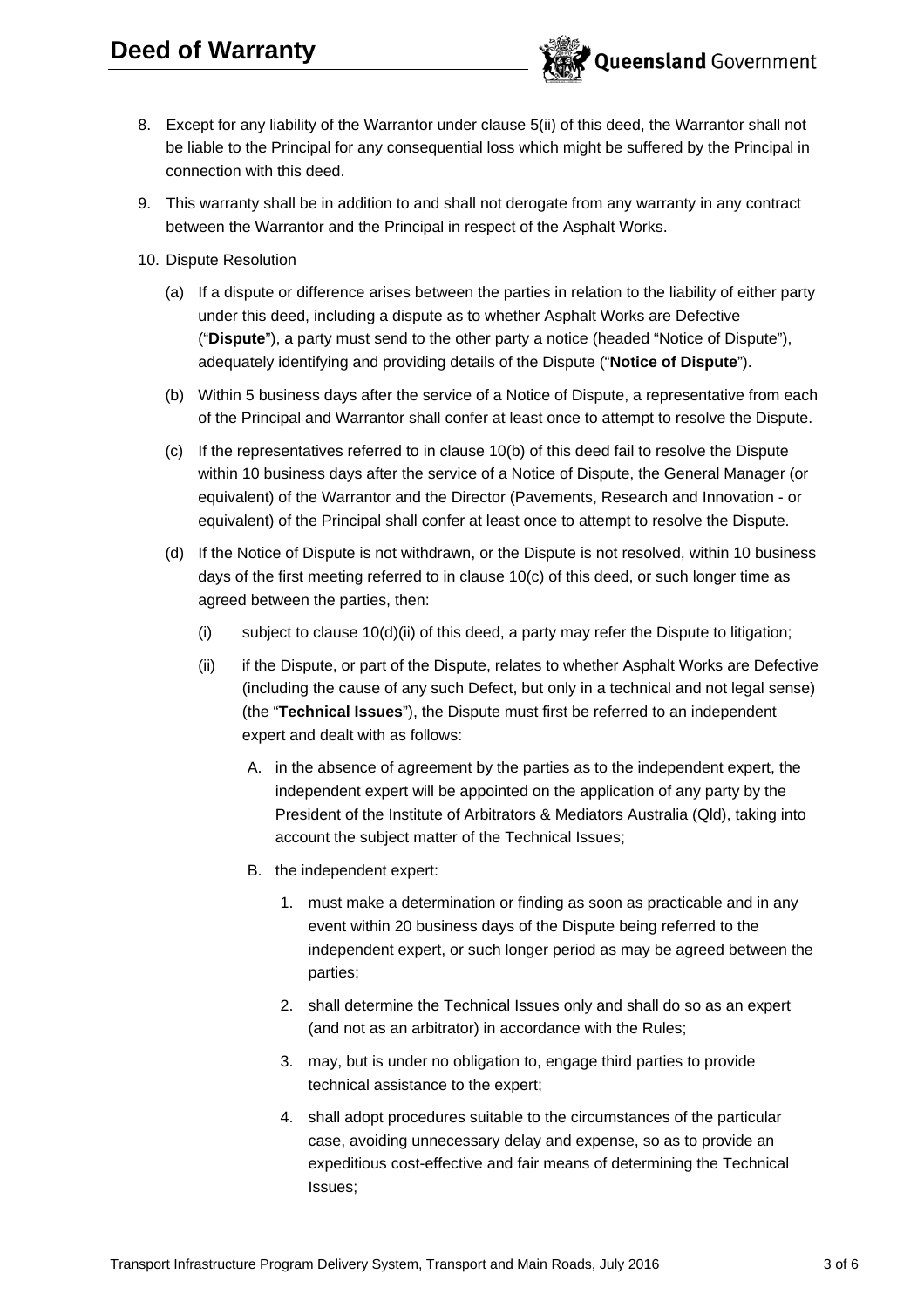

- (iii) the independent expert's decision in respect of the Technical Issues will be final and binding on the parties, but only if the direct financial implications of the determination does not exceed \$1 million; and
- (iv) the costs of the independent expert will be borne by the parties equally or as the independent expert may otherwise determine and each party will bear its own costs relating to the independent expert's decision.
- (e) The provisions of clause 10 of this deed do not preclude a party from seeking an injunction to prevent or restrain a breach of this deed.
- (f) This clause 10 shall survive termination of this deed.
- 11. This deed shall be governed and construed in accordance with the laws of the State of Queensland and the parties submit to the non-exclusive jurisdiction of the courts of that State.
- 12. In this deed:
	- a. reference importing the singular only shall also include the plural:
	- b. except where expressly stated to the contrary:

**Asphalt Works** means any works necessary for the manufacture or construction of asphalt, including without limitation the supply, laying or compacting of asphalt.

**Contractors** means Head Contractors and Subcontractors.

**Defect** means any failure of the Asphalt Works to comply with the Specifications; and **Defective** shall be construed accordingly.

**Head Contract** means any contract between the Principal and Head Contractor.

**Head Contractor** means any party directly engaged by the Principal to carry out Asphalt Works, whether by itself or together with other infrastructure works.

**Principal Group** means the Principal and its employees, agents, consultants and contractors, but does not include the Warrantor.

**Project** means a project in connection with the Principal's transport infrastructure program.

**Register** means the Department of Transport and Main Roads' **"**Register of Asphalt Works not Warrantied" referred to in the Department of Transport and Main Roads Technical Note entitled "Asphalt Warranty and for Register of Asphalt Works not Warrantied".

**Rules** means the Institute of Arbitrators Australia's "Expert Determination Rules", as may be replaced or amended from time to time.

**Specifications** means the registered asphalt mix requirements and the performance and surface shape requirements for Asphalt Works as set out in the Department of Transport and Main Roads' "Technical Specification, MRTS30 Asphalt Pavements", as may be amended from time to time .

**Subcontractor** means any party to whom any part of the Asphalt Works have been subcontracted but does not include suppliers (ex bin) of asphalt unless that supplier carries out additional Asphalt Works in respect of the same Project.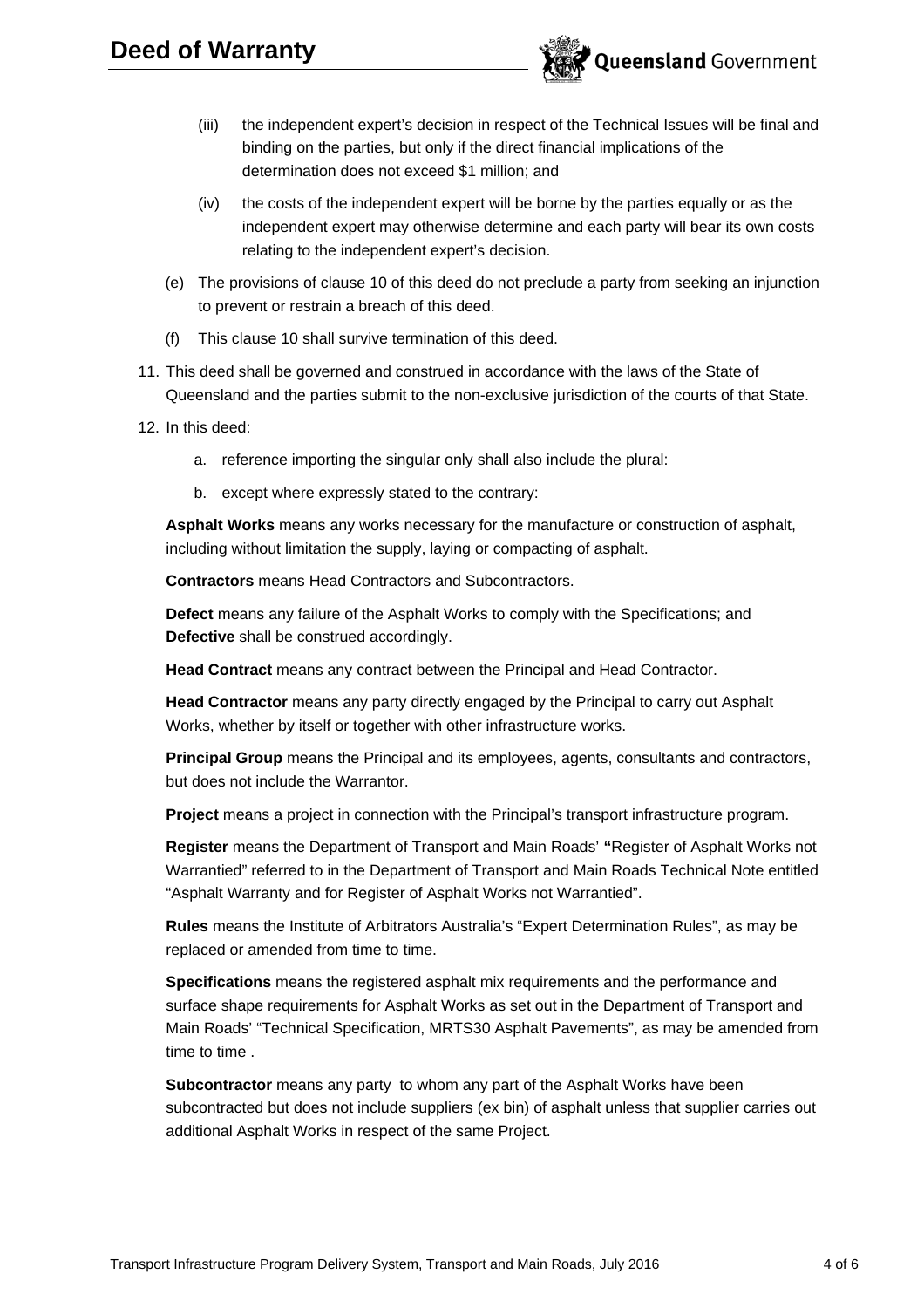## **Deed of Warranty**



 $\frac{1}{2}$  , and the set of the set of the set of the set of the set of the set of the set of the set of the set of the set of the set of the set of the set of the set of the set of the set of the set of the set of the set

 $\frac{1}{2}$  , and the set of the set of the set of the set of the set of the set of the set of the set of the set of the set of the set of the set of the set of the set of the set of the set of the set of the set of the set

Executed as a **deed** on the date first appearing above

**Signed, sealed and delivered** as a deed for and on behalf of the State of Queensland (represented by the Department of Transport and Main Roads) by its duly authorised officer on the …………..day of ………..20….in the presence of:

Signature of officer

Full name of officer

Signature of witness

Full name of witness

Signed, sealed and delivered for and on behalf of …………………………………………………………… …………………………………………………………… by its attorney/s under Power of Attorney dated …………….. day of ………………20….. ……………………………………………………….…… ………………………………………………………….... who / each of whom certifies that ………………………………………………………….… ……………………………………………………………. it has / they have not received any notice of the revocation of the Power of Attorney, in the presence of:

Signature of witness

Signature of attorney

Full name of witness